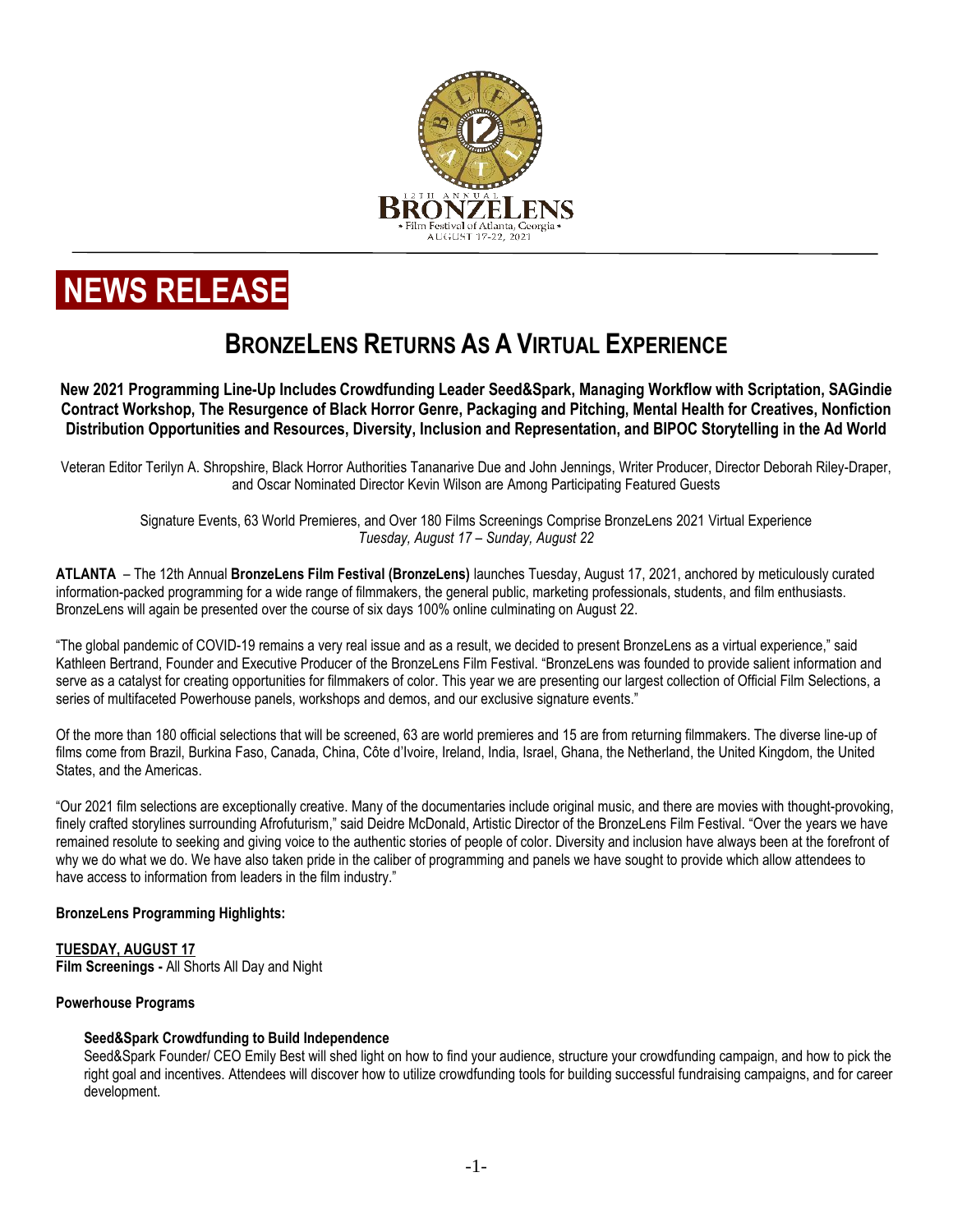# **The Resurgence of the Black Horror Genre**

Two of the most prolific writers and producers of Black Horror content will explore the history of the subgenre, current storytelling trends, its future, and the significance of its resurgence. Writer, Producer, Professor, and Film Historian **Tananarive Due** along with Professor, Author, Graphic Novelist, Curator, Harvard Fellow, [New York Times Bestseller,](https://www.nytimes.com/books/best-sellers/hardcover-graphic-books/) [2018 Eisner Winner,](https://www.hollywoodreporter.com/heat-vision/2018-eisner-awards-complete-winners-list-1128983) **John Jennings** will engage this multifaceted conversation. Screenwriter and Director L.C. Cruell will moderate.

# **State of the Industry - Diversity, Inclusion, and Representation in 2021**

Executives from organizations at the forefront of the fight for BIPOC voices discuss representation (in front of and behind the lens), the importance of authentic storytelling, strides being made, and some of the content coming down the pipeline. Moderator Jonathan Landrum, Jr., Associated Press Entertainment Writer (LA) will delve into the issues with panelists **Leah Salgado**, Deputy Director of IllumiNative **Liliana Espinoza**, Projects Director of the National Association of Latino Independent Producers, **Paul Garnes**, Head of Physical Production for ARRAY, **Grace Moss,** Vice President of Equity and Inclusion at Warner Media, and **Jeremy Tran**, Executive Director of Gold House.

# **WEDNESDAY, AUGUST 18**

**Film Screenings -** Documentaries

# **Powerhouse Programs**

# **Scriptation Demo - Learn How to Manage Your Production Workflow Like the Pros**

Product Manager **Rico Cohen** will demonstrate how to use Scriptation to navigate digital scripts without compromising workflow. In addition, Actor, Writer, Director **Keith Powell** (*30 Rock*, *About A Boy*) will share insight into his paperless process and how he manages workflow on set.

# **Black Public Media Presents - Nonfiction Distribution Opportunities and Resources**

Public media leaders **Scott Woefel,** Chief Content Officer at Public Broadcasting Atlanta, **Nick Price** Series Producer for Reel South**, Pam Torno,** Series Producer of Indie Lens [Storycast](https://www.youtube.com/channel/UCdzQ_ilHPH3rQtgzo4nKM_g)**,** and **Chloe Walters Wallace**, Manager of Artist Programs for Firelight Media will share content needs, programming/distribution opportunities, as well as labs and funding resources for non-fiction BIPOC storytellers. **Leslie Fields-Cruz,**  Executive Director of Black Public Media will moderate.

#### **Being Pitch Ready Part I - Packaging and Pitching for TV/Film/Streaming Presented in Collaboration with DeKalb Entertainment Commission**

**Ty Johnston-Chavis,** producer of film, television, and founder of Atlanta Pitch Summit will present an interactive creative content pitching workshop. Producer and CEO of Monami Entertainment **Mona Scott Young** will share with attendees how she built a successful content empire through pitching and branding.

# **THURSDAY, AUGUST 19**

**Film Screenings -** Short Documentaries and Reel South Southern Documentaries

# **Powerhouse Programs**

# **Working Thru the Pain - Mental Health for Creatives**

**James DuBose,** Executive Producer and Head of Programming for Fox Soul**, Kim Whyte,** Licensed Professional Mental Health Counselor and Social Impact Artist **Nikki Lynette** will candidly discuss coping with the pressures of staying motivated to create within the COVID Era and societal unrest. There will be an open discussion surrounding the need to address balancing mental and emotional health among professionals in the film industry. Veteran journalist **Donna Lowry** will moderate.

# **Editor to Editor - A Conversation with Veteran Editor Terilyn A. Shropshire, ACE**

Award-winning Editor Terrilyn Shropshire will share advice for both emerging editors and filmmakers alike. Shropshire's career spans over 30 years working with visionaries like Gina Prince Blythewood (*Eve's Bayou*), and Ava DuVernay (*When They See Us*), and Ta-Nehisi Coates (*Between the World and Me*). Editor Deanna Nowell will host the spotlight conversation.

# **FRIDAY, AUGUST 20**

**Film Screenings -** Students, Webisodes, and Music and Dance Videos

#### **Powerhouse Programs**

# **Commercial Directing - BIPOC Storytelling in the Advertising World**

There is a critical need for creative content that represents the veritable experiences of people of color within the construct of advertising and promotion. Proctor and Gamble's provocative *Widen the Screen* campaign is one of many examples of corporations making a concerted effort to responsibly expose cultural nuances through marketing. **Deborah Riley Draper**, award-winning writer, producer, director, and veteran advertising executive will lead the discussion with Oscar Nominated director **Kevin Wilson**, **Tamika Lamison**, Executive Director of the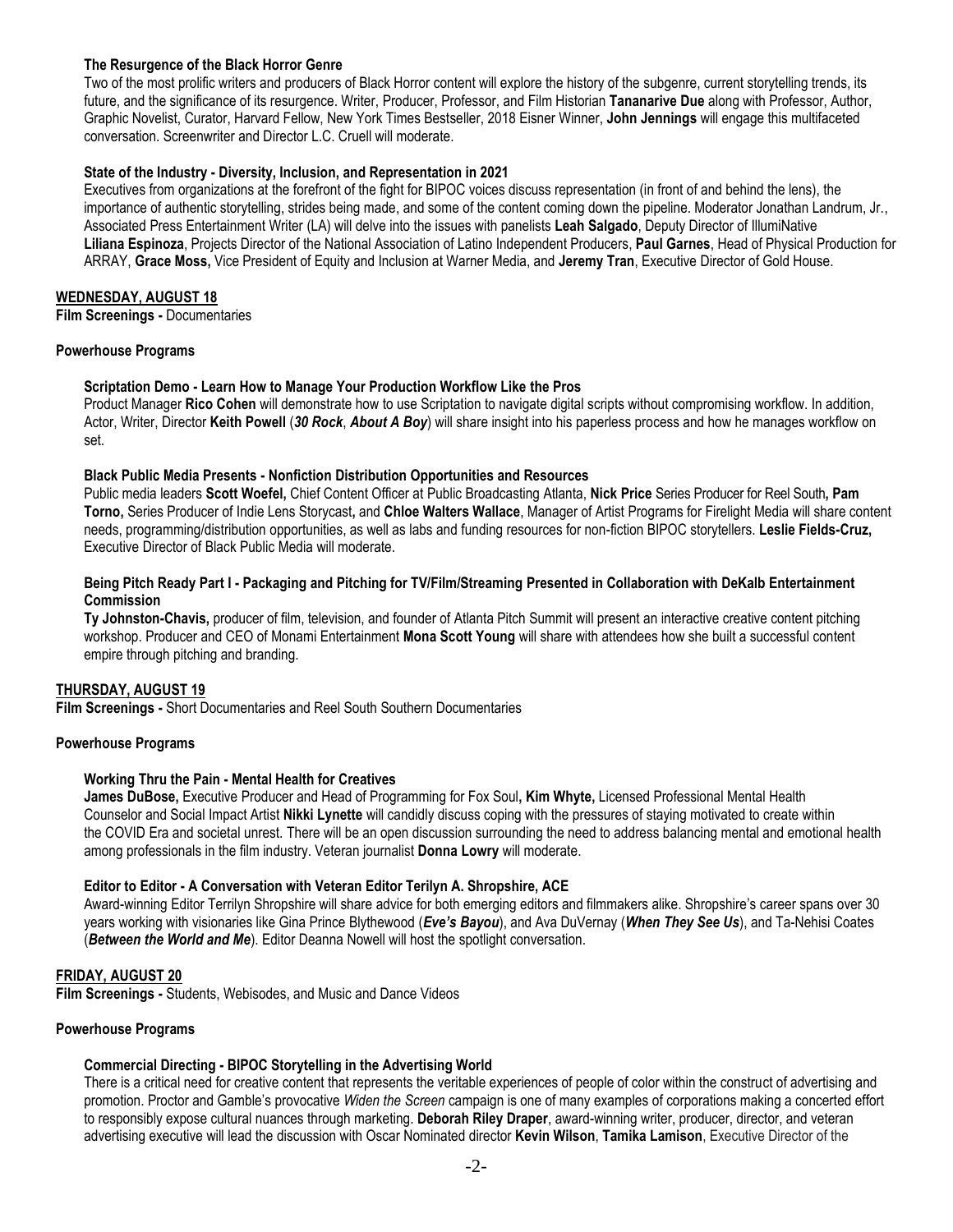Commercial Film Directors Diversity Program, **Ben Howard**, Associate Creative Director, The Grey Group, and **Tabitha Mason Elliott**, Partner, Head of Production for Bark Bark and Association of Independent Commercial Producers Equity and Inclusion Chair.

# **Being Pitch Ready Part II - From Reel to Deal Presented in Collaboration with the Atlanta Pitch Summit**

**Cela Sutton** of Paramount Plus, **Sheoyki Jones**, Creative Program Manager of Invest Atlanta, **Precious Williams**, CEO of Perfect Pitches by Prescious, and Actress, Writer, Producer **Kiana Dancie** will discuss next level pitching execution with Moderator **Ty Johnston-Chavis**. Panel topics include acquiring funding, audience targeting, and negotiating.

# **SAGindie Low-Budget Film Contract Workshop**

SAGindie's **Colin McCormack** Communications Manager and **Eliza Hajek**, Manager of Development and Sponsorship will guide attendees through the SAG-AFTRA signatory process. Participants will learn how to hire professional actors for independent films regardless of budget. McCormick and Hajek will demonstrate the process of signing SAG-AFTRA low-budget agreements from start to finish.

# **SATURDAY, AUGUST 21**

**Film Screenings -** Features

# **Powerhouse Programs**

# **Create Your Own Destiny w/ Twinkie Byrd**

Casting Director, Producer, and Director **Tracy "Twinkie" Byrd** will discuss best practices for career building, creating content, brand monetization, merchandising, establishing a production company, and Intellectual Property development.

# **Who's Looking for Content? - Distribution Opportunities**

Representatives for Cable, Subscription Video on Demand, Over the Top, and Streaming Platforms reveal multiple types of content they are seeking, licensing opportunities, and the correct way to submit work for consideration on their network, channel, or platform. **DeShuna Spencer**, CEO and Founder of kweliTV, **Tina Rodriguez**, Sr. Director, Programming and Acquisition for ASPiRE, **Brett Dismuke**, General Manager of ALLBLK, **Loretta Edwards Wilson**, Director of Scheduling and Acquisitions, Programming at TVOne/Cleo **Marvin Neil**, VP, Content Programming and Strategy for BET+, and **Joyce Coleman-Sampson**, Executive Production for Fox Soul.

**Women SuperStar Honors** celebrates the accomplishments of women of color who work in front of and behind the lens in the film and television industry. Since its inception, 52 women have received the BronzeLens Women SuperStars Award.

# **SUNDAY, AUGUST 22**

**Brunch with the Brothers** salutes men of color in film and television who are making waves as they share lessons from their journeys. There will be insightful and revealing conversations with creatives and industry executives.

**Cinema and Social Justice Sunday**, a unique and critical component of the festival, featuring a socially relevant film and conversation that address issues of concern, will culminate the festival.

**12th Annual BronzeLens Awards Show** will salute the "Best of Festival" filmmakers. Categories include the best in Features, Documentaries, Shorts, Short Documentaries, Reel South Southern Documentaries**,** Webisodes, Students, Music Videos, and Dance Videos, as well as Best Actress and Best Actor.

# **SPONSORS**

WarnerMedia, City of Atlanta Office of Cultural Affairs, Aids Healthcare Foundation/BLACC, DeKalb Entertainment Commission, Black Public Media, and SAGindie

# **MEDIA PARTNERS**

Fulton County Films, WCLK/91.9 FM, and City of South Fulton Tourism Office

# **POWERHOUSE PARTNERS**

Microsoft, Scriptation, Seed&Spark, and Atlanta Pitch Summit

# **About the BronzeLens Film Festival**

BronzeLens Film Festival of Atlanta, Georgia, is a non-profit organization, founded in 2009, that is dedicated to bringing national and worldwide attention to Atlanta as a center for film and film production for people of color. Its mission is two-fold: to promote Atlanta as the film mecca for people of color, and to showcase films and provide networking opportunities that will develop the next generation of filmmakers. Since its inception, BronzeLens producers have brought national and worldwide attention to Atlanta, helping to showcase the city as a leader in the thriving film industry. For more information regarding the BronzeLens Film Festival, please visit [https://bronzelens.com/.](https://bronzelens.com/)